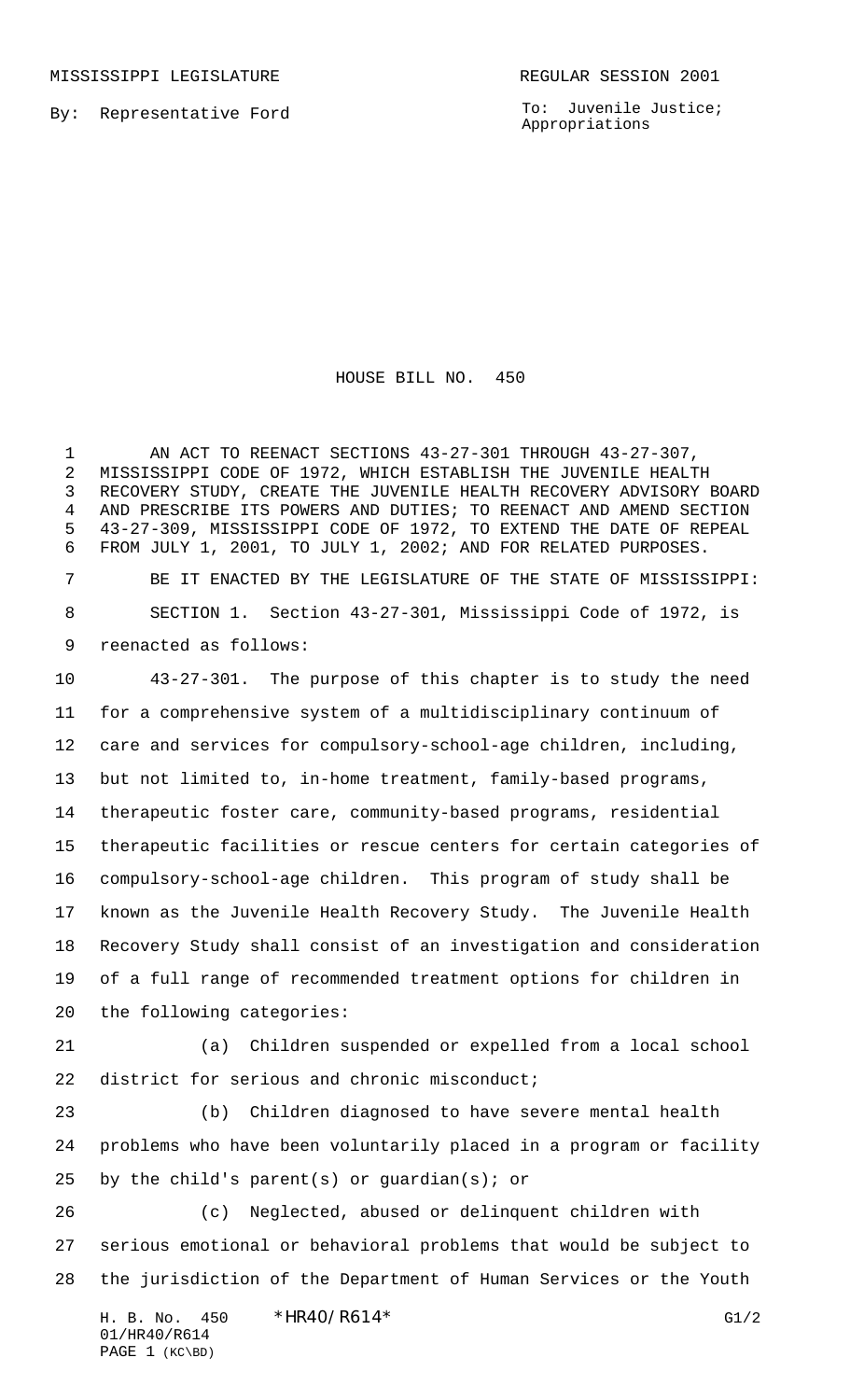H. B. No. 450 \*HR40/R614\* 01/HR40/R614 Court. In addition, the review shall make specific findings and recommendations whether or not other categories of children not expressly provided above should be included within the scope of this program. SECTION 2. Section 43-27-303, Mississippi Code of 1972, is reenacted as follows: 43-27-303. The Juvenile Health Recovery Review shall be conducted by a Juvenile Health Recovery Advisory Board consisting of the following members: 38 (a) The Attorney General; (b) The Medical Director of the Division of Medicaid; (c) The Director of the Division of Family and Children's Services, Department of Human Services; (d) A representative from the Department of Mental Health; (e) The Associate State Superintendent of Education, Office of Academic Education; (f) The Public Policy Chair, Mississippi Early Childhood Association; (g) The Executive Director of the Mississippi Association of School Superintendents; (h) The Executive Director of the Public Education Forum of Mississippi; (i) A pediatric specialist representative from the University Medical Center Children's Hospital; (j) A representative from the Mississippi Economic Council; and (k) Up to six (6) persons appointed by the chairman, of whom not less than three (3) shall have special expertise in working with children and youth special needs. The Chairman of the House Juvenile Justice Committee and the Senate Juvenile Justice Committee shall serve as ex officio nonvoting members of the board. The board may accept grants,

PAGE 2 (KC\BD)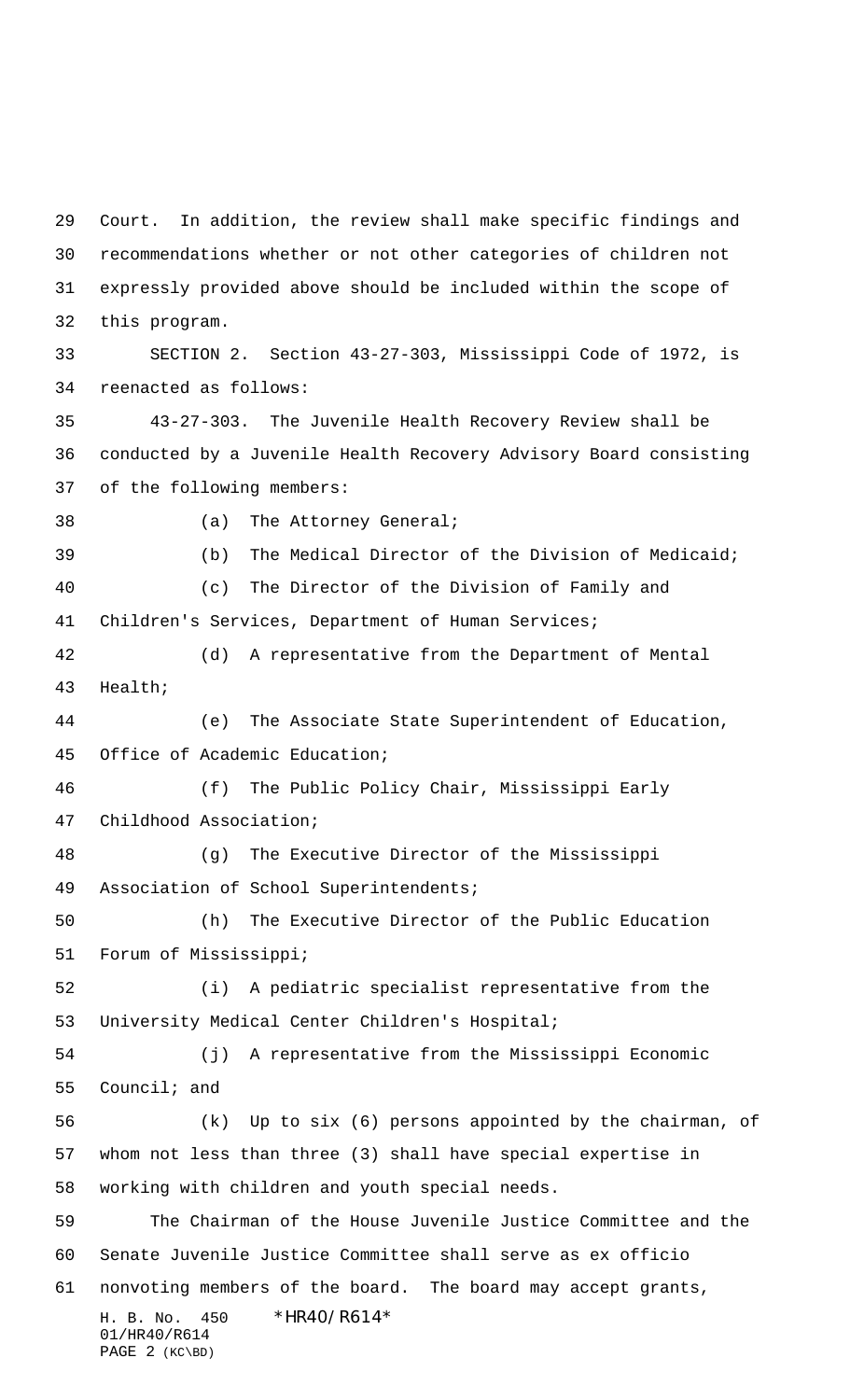contributions or other funds from any other sources, either public or private, to employ consultants or other professionals as may be necessary to carry out the duties and responsibilities of the board.

 No later than September 30, 1999, the Juvenile Health Recovery Advisory Board shall have an organizational meeting upon the call of the Attorney General, who shall serve as chairman of the board. A vice chairman shall also be selected by the membership of the advisory board. Board members may designate other appropriate representatives of their offices to attend and fully act for and on behalf of the board member. The chairman of the advisory board shall be responsible for establishing a calendar and notices of meetings.

 SECTION 3. Section 43-27-305, Mississippi Code of 1972, is reenacted as follows:

 43-27-305. The Juvenile Health Recovery Advisory Board shall study and make recommendations concerning the following powers and responsibilities:

 (a) Rules and regulations as necessary to implement and 81 administer a Juvenile Health Recovery Program;

 (b) Development of a long-term comprehensive plan for implementation of a coordinated array of Juvenile Health Recovery Programs which may include in-home treatment, family-based programs, therapeutic foster care, community-based programs, regional family resource and youth services centers, rescue 87 centers and residential therapeutic facilities;

 (c) Location for five (5) pilot Juvenile Health Recovery Programs, one (1) to be in each of the five (5) 90 Mississippi congressional districts;

H. B. No. 450 \*HR40/R614\* 01/HR40/R614 PAGE 3 (KC\BD) (d) Need for the establishment or utilization of existing local interagency coordinating entities and multidisciplinary assessment and planning (MAP) teams as local advisory councils for each Juvenile Health Recovery Program. Such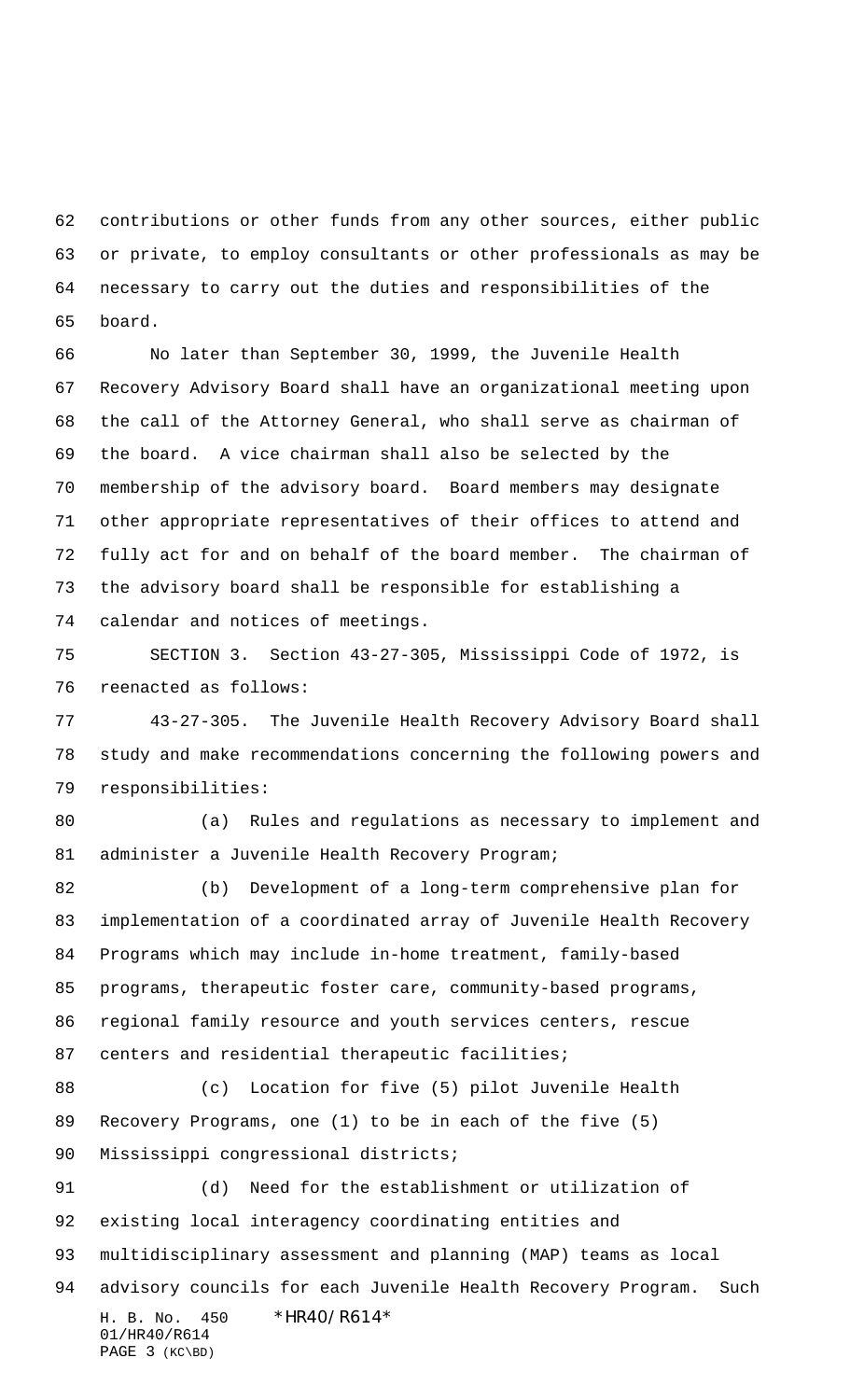local advisory councils may assist in the coordination and provision of services to the children, and shall consist of the local school superintendent, local law enforcement officers, the director of the regional mental health/retardation center, school guidance counselors and other members as deemed appropriate by the board;

 (e) Empirical and theoretical research to develop an appropriate cost/benefit analysis of the recommended programs upon full implementation, including a comparison of alternative societal costs which may be incurred without the recommended programs. Such costs may include estimates of incarceration in correctional institutions, law enforcement efforts, social services, legal services, judicial services and human suffering.

 In addition to the foregoing responsibilities, the Juvenile Health Recovery Advisory Board may establish pilot Juvenile Health Recovery programs or Rescue Centers and may contract with providers of health, education and other residential services to the children to be served by such programs, provided that funding is secured from sources other than state appropriated funds and that such programs are consistent with the recommendations of the Juvenile Health Recovery Advisory Board.

 SECTION 4. Section 43-27-307, Mississippi Code of 1972, is reenacted as follows:

 43-27-307. The Juvenile Health Recovery Advisory Board shall submit to the Governor and the Legislature, on or before April 15, 2000, a recommendation for a comprehensive, multidisciplinary plan for the care, treatment and placement of children identified in Section 43-27-301. The advisory board shall submit to the Governor and the Legislature, on or before September 15, 2000, recommended rules and regulations for the operation of the Juvenile Health Recovery Program.

 SECTION 5. Section 43-27-309, Mississippi Code of 1972, is reenacted and amended as follows:

H. B. No. 450 \*HR40/R614\* 01/HR40/R614 PAGE 4 (KC\BD)